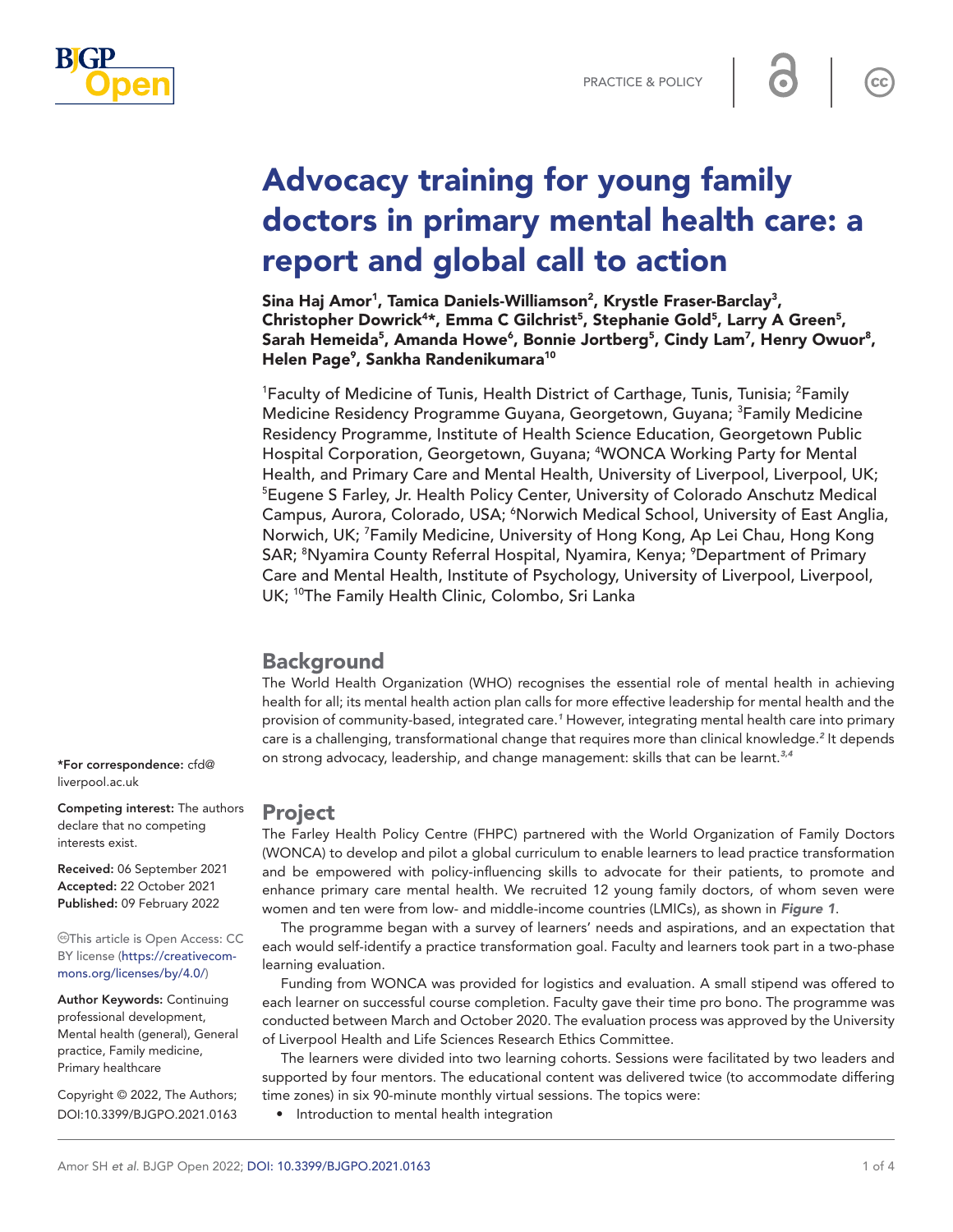- **Leadership**
- Team-based Care
- Quality Improvement
- Burnout and Resilience
- **Advocacy**

A seventh session was added at the end of the programme, to celebrate progress and award certification of completion.

Learners also developed individual projects to undertake in their own locality, with support and guidance from their cohort's mentors and facilitators, and with feedback from other learners. The projects covered five broad goals:

- Educate other primary care doctors about integrated care, mental health conditions, and advocating for better mental health care (five learners)
- Improve team-based care to address mental health needs (three learners)
- Establish high quality systems of care to address mental health needs (two learners)
- Collate community resources for social prescribing (one learner)
- Increase patient awareness of mental health issues and available supports (one learner)

# Evaluation

## Participation

Learners demonstrated consistently high levels of participation, despite many varied pressures on their time: total participation rate across the education sessions was 96%.

## Initial needs and aspirations

Faculty guiding principles were to provide access to current knowledge and teach young family doctors how to transform their practice and lead change; they also aspired to pass on the mantle of mental health advocacy to emerging leaders. Learners' guiding principles were to act as champions to improve mental health.



<span id="page-1-0"></span>Figure 1 Map of learner and faculty countries.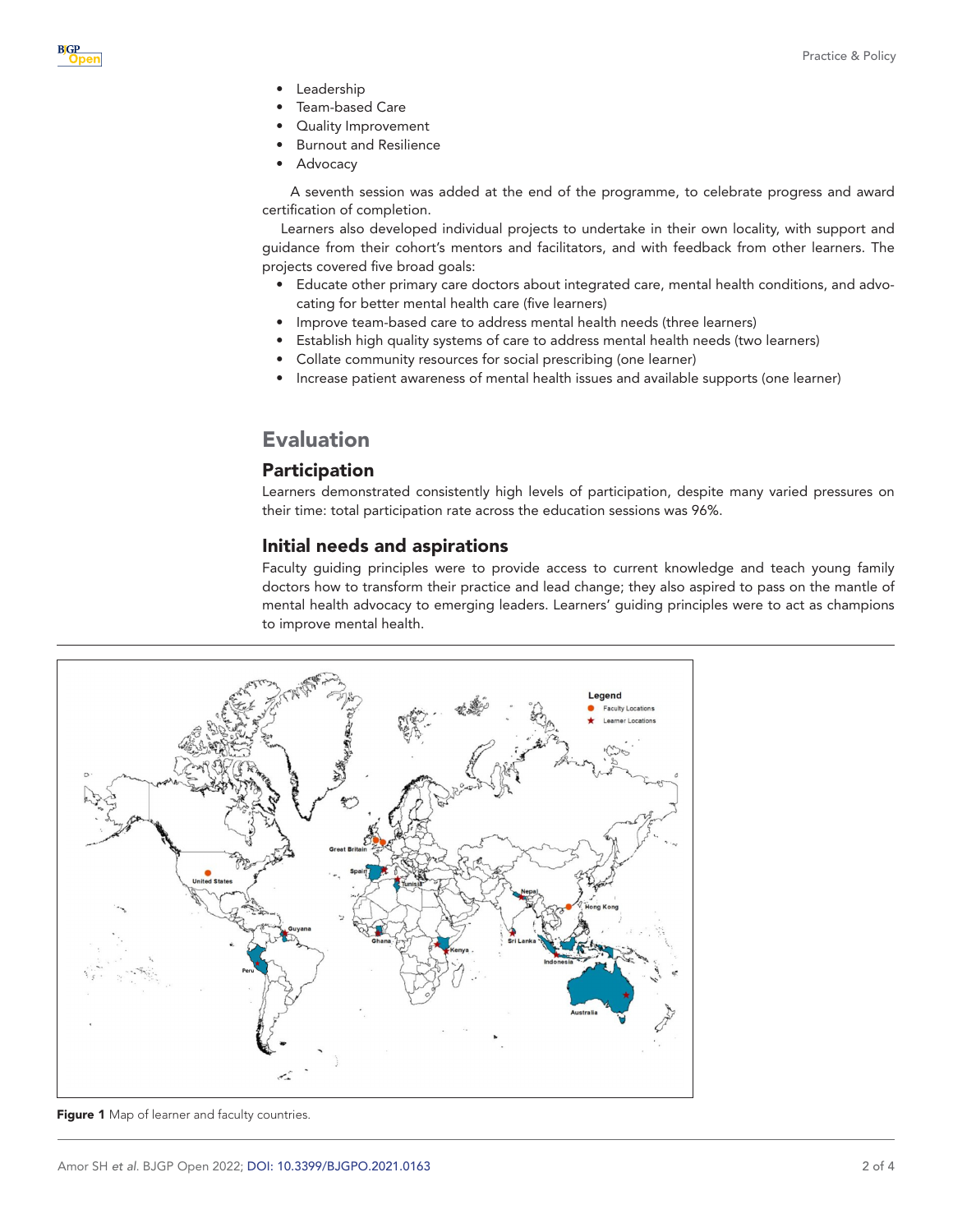### Interim process evaluation

**B**GP

The learners' initial expectations of the programme did not generally match faculty's design of the course. They were happy with the online learning environment, found the facilitation of webinars excellent, and valued teaching materials. They wanted an informal, less US-centric first session. They valued proactive mentors and suggested mentors from LMICs might better understand their health care systems. They were concerned about the sustainability of their planned projects. They proposed a WhatsApp group to facilitate discussion and support between sessions. Faculty responded by modifying subsequent content, adding motivation techniques and capacity-building. A WhatsApp group was created and utilised for discussion between sessions.

## Final process evaluation

Learners were asked about their learning cohorts, mentoring, the impact of the pandemic, and key things they would take away from the pilot programme:

- Group cohesion. Learners felt it took some time to understand each other's contexts but found their diversity of settings enriching: *'learning from other doctors' experience doing a project is so empowering and inspiring*'.
- Mentorship. They felt their mentors were very experienced and provided good support, though some '*could reach out a bit more'* and some offered *'no support in later months*'.
- The impact of COVID was profound. All learners made incremental progress with their projects but some were unable to complete as planned. Meetings with other services and staff were restricted and patient care was affected.
- Increased confidence and skills. Learners described how '*advocacy is an art that can be learnt*'. The key content was *'being intentional in performing leadership functions*'.
- This was a very resilient and optimistic group of clinicians. They modified their goals, seeing the pandemic as an opportunity to make changes for the better.
- Several learners still wanted further clinical skills training.

## Conclusion

Despite initiation in the midst of the COVID-19 pandemic, this pilot project was successfully implemented with remarkable commitment of participants. The structure and operations of the programme were confirmed to be feasible. The embedded evaluation provided important insights for improvement and affirmation that the programme was relevant, desired, and acceptable in different country environments. The learners formed their own community, finding their heterogeneity enriching. Several learners, already in positions of influence, recognised their ability to advocate for policy change.

This project has demonstrated a widespread appetite and ability among young family doctors to integrate mental health and primary care. The intervention was successful in equipping them to create systems changes to this end, and is reproducible in most countries. The lessons learnt are applicable in global level policies related to medical education and healthcare.

The next steps are to initiate a fully-funded rolling programme, and to scale up the global reach of this project. We are hopeful that this will enhance the health of populations and the professional satisfaction in the family doctors who participate.

Mental, emotional, and behavioural problems spare no country or community. There is a closable gap between what we know and what we do, and the people of the world are waiting for collaborative efforts to close it.

Every day, every family doctor sees large burdens of illness and need related to mental, emotional, and behavioural–emotional issues. If these patients' needs are to be met, family doctors worldwide must integrate additional mental health services into their practices, and connect patients with relevant local resources. This is not a 'tweak' but a substantial change in practice. Primary care that responds to patients' mental, emotional, and behavioural problems is feasible. It is also better, whole-person care.

#### Funding

Funding for logistics and evaluation was provided by the World Organisation of Family Doctors. Faculty gave their time pro bono.